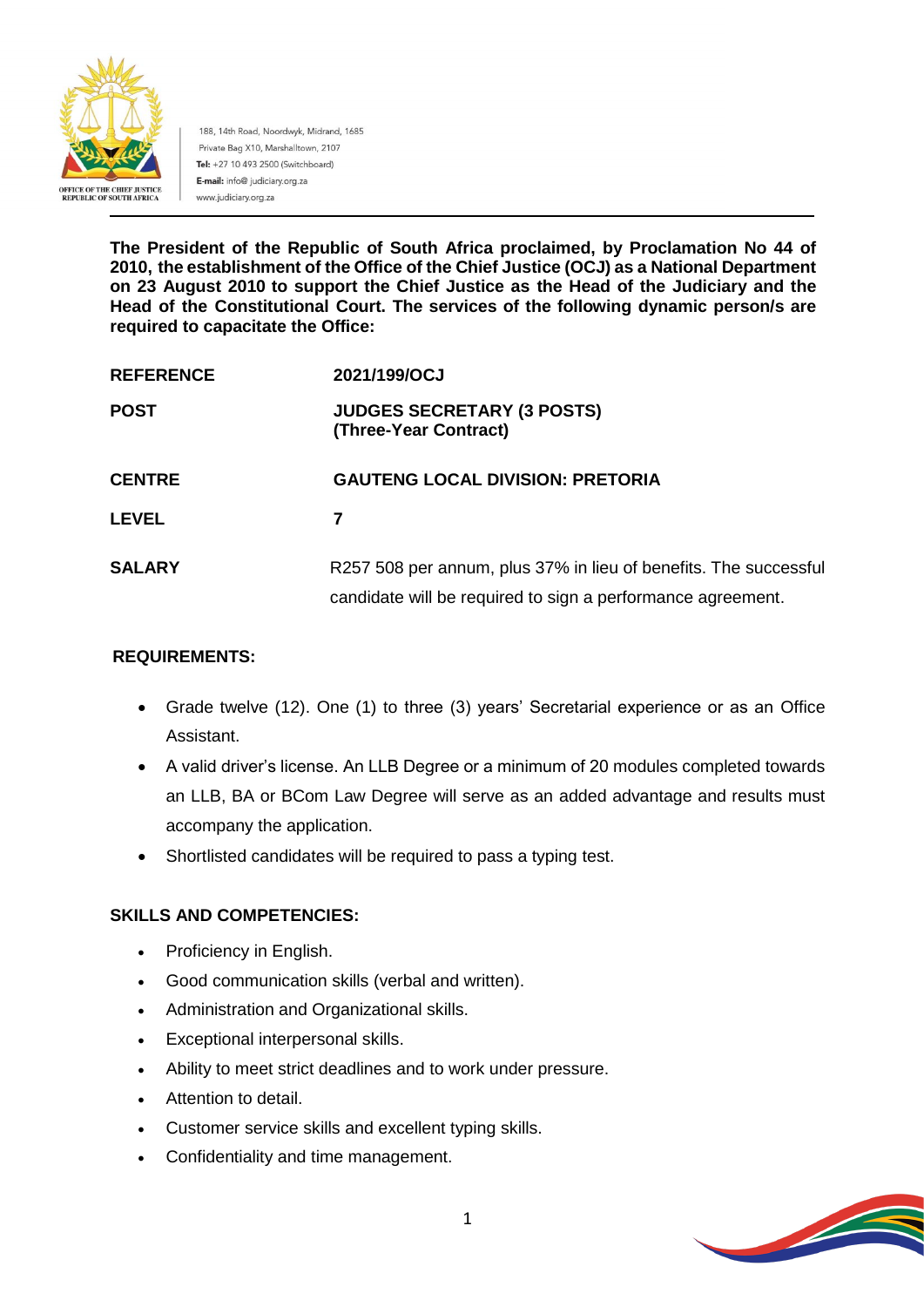Computer literacy (MS Word) and Research capabilities.

### **KEY PERFORMANCE AREAS:**

- Typing (or format) of draft memorandum decision, opinions or judgement entries written by or assigned by Judge.
- Provide general secretarial/administrative duties to the Judge.
- Manage and type correspondence, judgements and orders for the Judge (including Dictaphone typing).
- Arrange and diarize appointments, meetings and official visits and make travel and accommodation arrangements.
- Safeguarding of all case files and the endorsement of case files with an order made by Judge.
- Update files and documents and provide copies of documents to the Registrar.
- Perform digital recording of court proceedings on urgent court after hours and ensure integrity of such recordings.
- Store, keep and file court records safely.
- After a case has been completed and opinion, decision or judgement entry released, returns case file to the Registrar;
- Accompany the Judge to the court and circuit courts.
- Cooperate with Judges, supervisors and co-workers as necessary to ensure the smooth and efficient operation of the Court.
- Management of Judge's vehicle, logbook and driving thereof.
- Compile data and prepare reports and documents for assigned Judges as necessary; including expense reports, continuing legal hours, financial disclosure statements and case management.
- Arrange receptions for the Judge and his visitors and attend to their needs
- Management of Judge's library and updating of loose-leaf publications.
- Execute legal research as directed by the Judge and comply with departmental prescripts, policies, procedures and guidelines

## **ENQUIRIES: Ms T Mbalekwa Tel No: (011) 355 0404**

**APPLICATIONS:** Quoting the relevant reference number, direct your application to: The Provincial Head, Office of the Chief Justice, Private Bag X7, Johannesburg, 2000. Applications can also be hand delivered to the 12th floor, Cnr Pritchard and Kruis Street, Johannesburg.

## **CLOSING DATE: 29 October 2021**